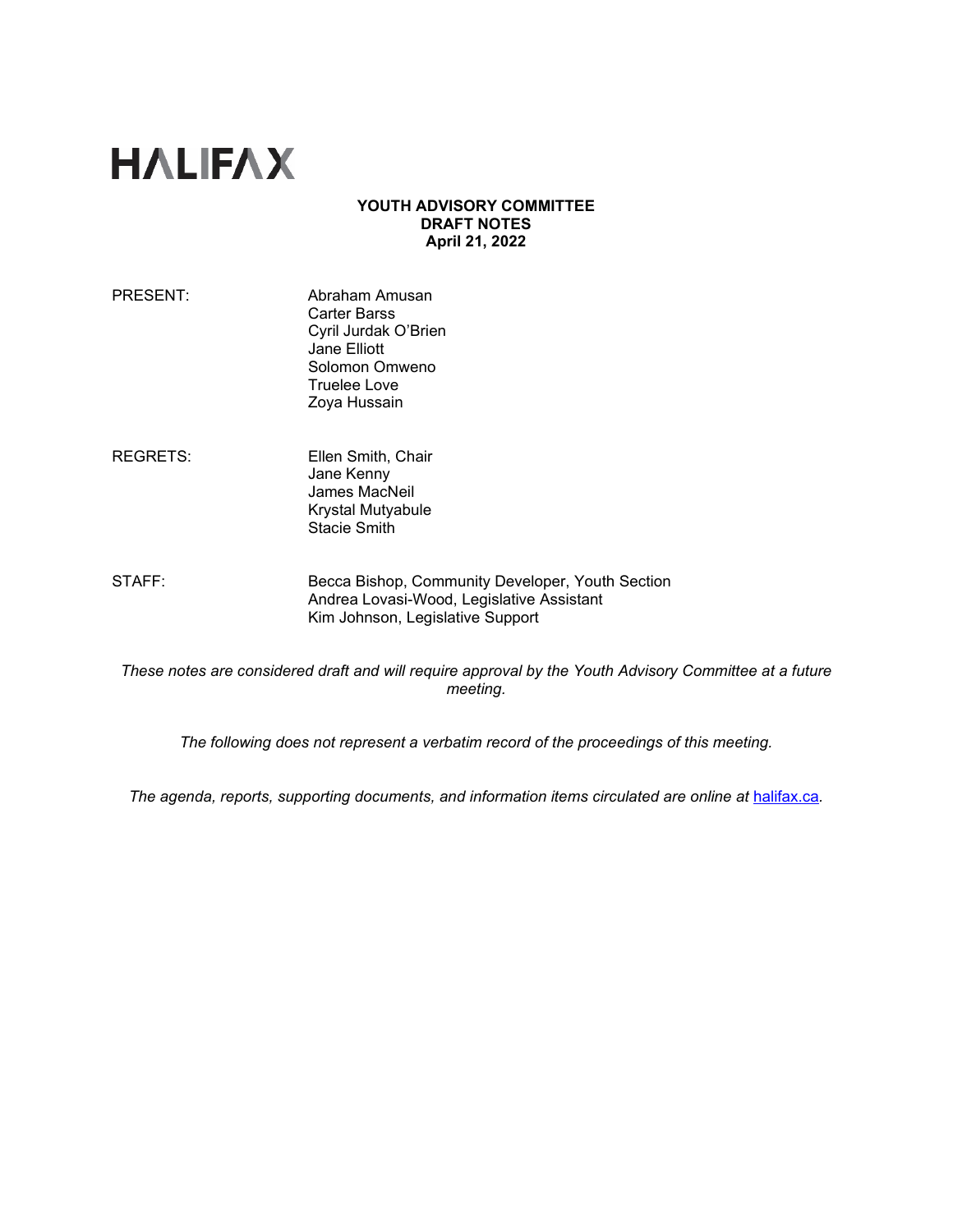*The meeting was called to order at 5:07 p.m. and adjourned at 6:00 p.m.*

# **1. CALL TO ORDER AND LAND ACKNOWLEDGEMENT**

The meeting to order at 5:07 p.m. in the absence of the Chair and without selecting an acting chair, per section 28 (3) of Administrative Order One.

It was acknowledged that the meeting took place in the traditional and ancestral territory of the Mi'kmaq people, and that we are all treaty people.

## **2. COMMITTEE CHECK IN**

Members of the Youth Advisory Committee shared updates on their activities. It is a busy time of year for all for school/university, volunteer, and personal activities and commitments.

### **3. APPROVAL OF MINUTES – May 20, 2021 and July 19, 2021**

In the absence of a chair, the minutes will be brought to the next meeting for approval.

## **4. APPROVAL OF THE ORDER OF BUSINESS AND APPROVAL OF ADDITIONS AND DELETIONS**

Additions*:* None

Deletions*:* None

## **5. BUSINESS ARISING OUT OF THE MINUTES – NONE**

### **6. CALL FOR DECLARATION OF CONFLICT OF INTERESTS – NONE**

## **7. CONSIDERATION OF DEFERRED BUSINESS – NONE**

**8. CORRESPONDENCE, PETITIONS & DELEGATIONS 8.1 Correspondence - None 8.2 Petitions – None 8.3 Presentations - None**

## **9. INFORMATION ITEMS BROUGHT FORWARD – NONE**

### **10. REPORTS/DISCUSSION 10.1 STAFF 10.1.1 Youth Advisory Committee 2022 Meeting Schedule**

The following was before the Youth Advisory Committee:

• 2022 Draft Youth Advisory Committee Meeting Schedule

Andrea Lovasi-Wood, Legislative Assistant responded to questions of clarification from the Committee.

In the absence of a chair, the meeting schedule will be brought to the next meeting for approval.

### **10.1.2 Overview of the Role of the Chair**

The following was before the Youth Advisory Committee:

• Memorandum dated April 21, 2022, providing an Overview of the Role of the Chair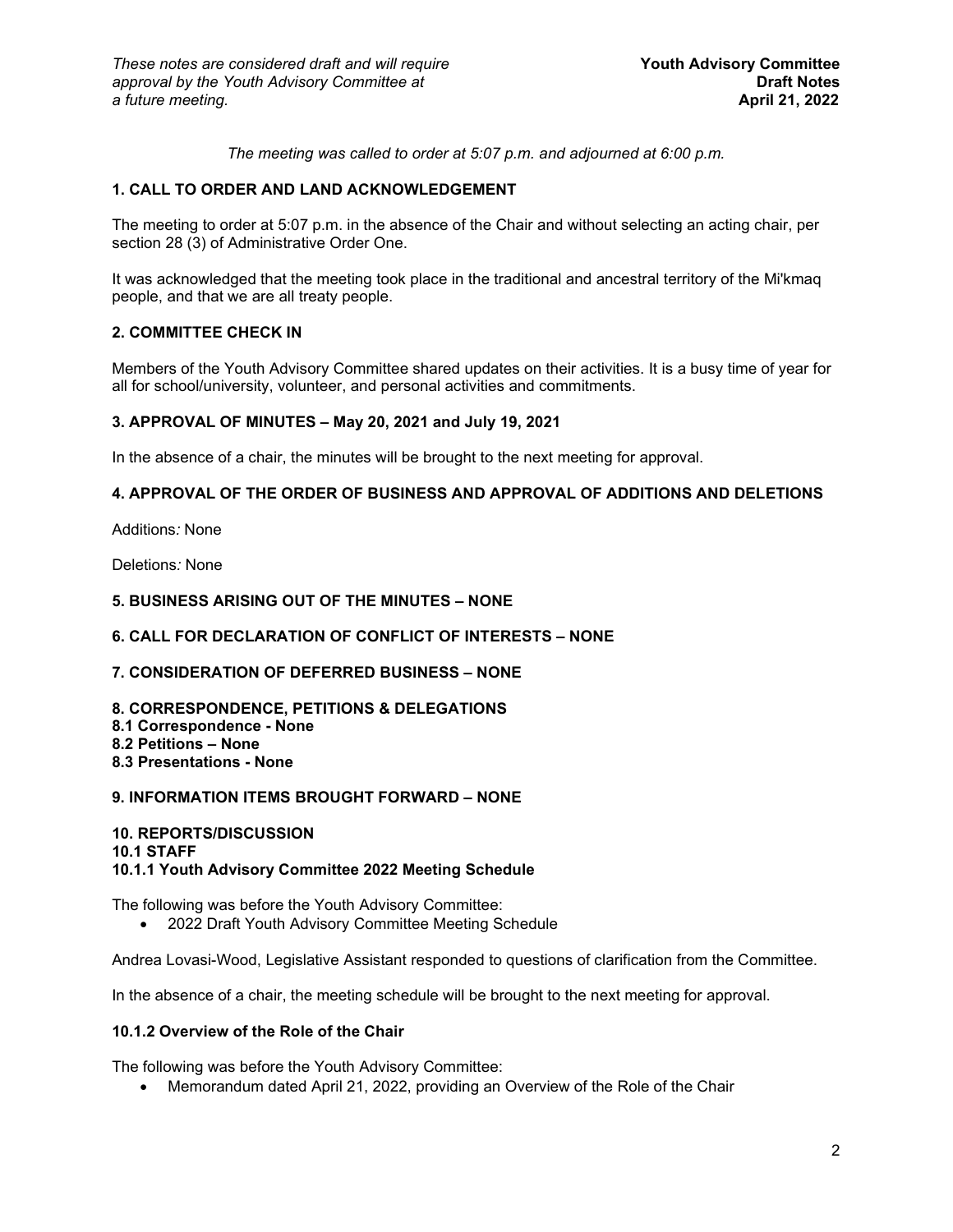*These notes are considered draft and will require* **Youth Advisory Committee** approval by the Youth Advisory Committee at *Draft Notes* **Draft Notes**<br>a future meeting. **Draft Notes April 21, 2022**  $a$  *future meeting.* 

Andrea Lovasi-Wood, Legislative Assistant*,* reviewed the Memorandum. Lovasi-Wood indicated elections for positions of Chair and Vice-Chair of the Youth Advisory Committee will be held at the next scheduled meeting on May 19, 2022, and encouraged members to consider putting their name forward for one of the two positions.

# **10.1.3 Work Plan Brainstorming**

The following was before the Youth Advisory Committee:

- Draft Work Plan sample dated 2021
- Google Jam Board

Andrea Lovasi-Wood, Legislative Assistant reviewed the Objectives and Duties of the Committee as outlined in Section 5 and 6 of Administrative Order 2017-011-GOV Respecting the Youth Advisory Committee, to provide context and a framework for Work Plan brainstorming.

Becca Bishop, Community Developer, Youth Section introduced the brainstorming activity, asking members to reflect on their vision for the Committee's work in 2022.

Using the Google Jam Board, Committee members shared the following ideas:

- Advise the Executive Standing Committee on how to continually incorporate input from youth of all races, genders, and ability levels in Halifax's climate action plan;
- Advocating for more affordable housing / rent control / access to student housing;
- Advocating for / raising awareness about sustainable and affordable resources for youth, especially when transitioning to self-reliance;
- Creating accessible resources and taking an active role in fighting body dysmorphia and eating disorders in youth;
- Fighting food insecurity in youth, with possible outreach to the farmer's markets in HRM;
- Having different ways to reach out to youth, for example having posters at schools so that they are more involved in the community.

The voting feature of Google Jam Board was utilized to identify the following four priorities for the Committee's 2022 Work Plan:

- Climate Action (advise the Executive Standing Committee on how to continually incorporate input from youth of all races, genders, and ability levels in Halifax's climate action plan);
- Food Insecurity (fighting food insecurity in youth, with possible outreach to the farmer's markets in HRM).
- Housing (advocating for more affordable housing / rent control / access to student housing);
- Supporting Youth Self-Reliance (advocating for / raising awareness about sustainable and affordable resources for youth, especially when transitioning to self-reliance);

Bishop indicated that results of the brainstorming session will be compiled and presented for further discussion at the next meeting.

In the absence of a chair, this discussion held from this session will be brought to the next meeting for review and adoption.

# **11. ADDED ITEMS – NONE**

# **12. DATE OF NEXT MEETING – May 19, 2022**

# **13. COMMITTEE CHECK OUT**

Members of the Committee thanked their peers in turn for their varied insights and indicated they are excited to continue discussion on the four priorities and potential future actions of the Committee.